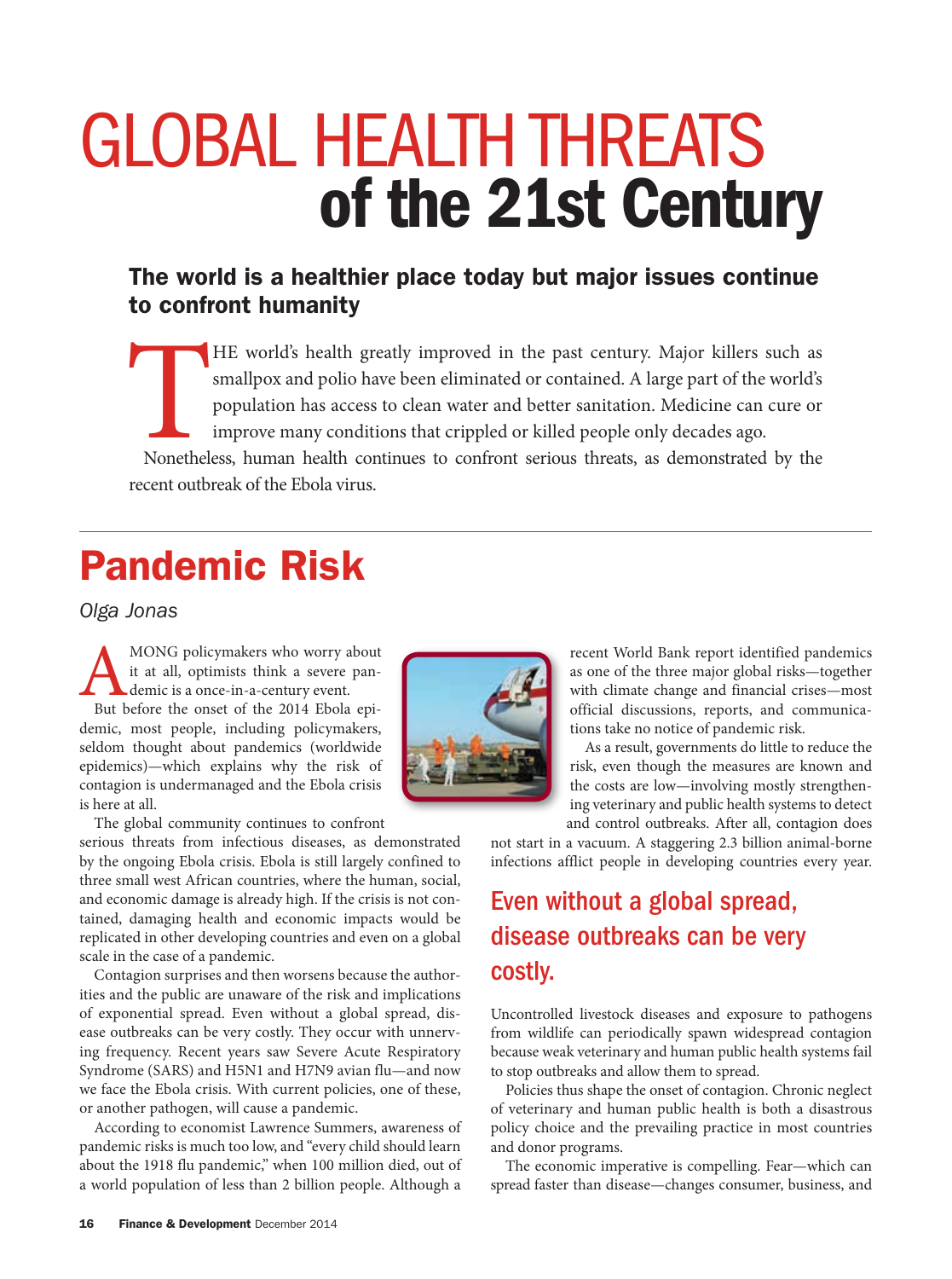

#### Up and down

Funding to prevent pandemics rose during public concern about flu outbreaks in 2006 and 2009 and declined when public awareness fell.



government behavior. Though it was quickly contained in 2003, SARS cost \$54 billion, a toll driven by shocks to business and consumer confidence. The Ebola outbreak has severely disrupted trade, production, and health care in the most affected countries. In a pandemic, similar effects would cascade globally, with outcomes that the U.S. Department of Defense has characterized as the equivalent of a "global war."

A 4.8 percent drop in global GDP is a realistic outcome in a severe flu pandemic, equivalent to \$3.6 trillion (based on global GDP in 2013). Even if the optimists are right that the probability of a pandemic is just 1 percent a year, the risk to the global economy is \$36 billion annually over a century. The world is spending about \$500 million now to prevent pandemics, so it's a safe bet that \$36 billion a year would more than eliminate the risk. Spending up to that amount is warranted.

Fortunately, defenses against pathogens cost a fraction of this amount. A World Bank study (2012) found that spending \$3.4 billion annually would bring veterinary and human public health systems in all developing economies to performance standards set by the World Health Organization and the World Organization for Animal Health. The standards cover capacity for early detection, correct diagnosis, and prompt and effective control of contagion. (None of the countries that experienced the 2014 Ebola outbreak met these standards.) Robust public health systems would control pathogens that can cause pandemics as well as other, locally threatening, diseases.

The fragility of our defenses is illustrated by the responses to H5N1 and H1N1 influenza. Financing surged from 2006 to 2009, driven by awareness of risks, but then plummeted when policymakers stopped paying attention (see chart). Fluctuation in funding is not related to the level of the risk; risk rises when public health capacity degrades as funding dries up once the outbreak is over.

An effective infrastructure of defense requires steady support. Without robust public health systems in all countries, the dire prospect is that the still-expanding Ebola epidemic will not be the last, or the worst, crisis caused by late detection and ineffective control of a disease outbreak. ■

*Olga Jonas is Economic Adviser at the World Bank.*

#### *References:*

*United Nations and World Bank, 2010, "Animal and Pandemic Influenza, a Framework for Sustaining Momentum" (New York and Washington).*

*World Bank, 2012, "People, Pathogens and*  Economics of One Health" (Washington).

## Environmental Hazards

*Ian Parry*

ALTHOUGH many environmental haz-from factories and landfills—the two biggest conards threaten human health—including water contamination and toxic releases cerns are air pollution and global warming, both caused in large part by fossil fuel combustion.

According to the World Health Organization (WHO, 2014), indoor and outdoor air pollution is responsible for 7 million premature deaths a year—one-eighth of global mortality.

*Outdoor air pollution*, by itself, accounts for 2.7 million deaths and *indoor air pollution* 3.3 million, while 1 million deaths are caused by a combination of outdoor and indoor pollution. Pollution kills because people inhale particulates small enough to penetrate their lungs and bloodstream, increasing the prevalence, for example, of cardiovascular and respiratory conditions.



Nearly 90 percent of the outdoor pollution deaths occur in densely populated, low- and middle-income countries, particularly in the western Pacific and southeast Asia. The costs of health damage caused by outdoor air pollution vary considerably, depending on the country and type of fossil fuel being burned.

For example, according to IMF estimates (Parry and others, 2014), in 2010, health costs from coal use in China, which has high population exposure

to air pollution and limited emission control, were \$11.70 per gigajoule (GJ) of energy—more than twice the world price of energy from coal. By contrast, in Australia, where population density is lower and fewer people are exposed to coal emissions, damages were 80 cents per GJ. Coal generally causes the most air pollution per unit of energy, followed by diesel, while natural gas and gasoline cause the least pollution.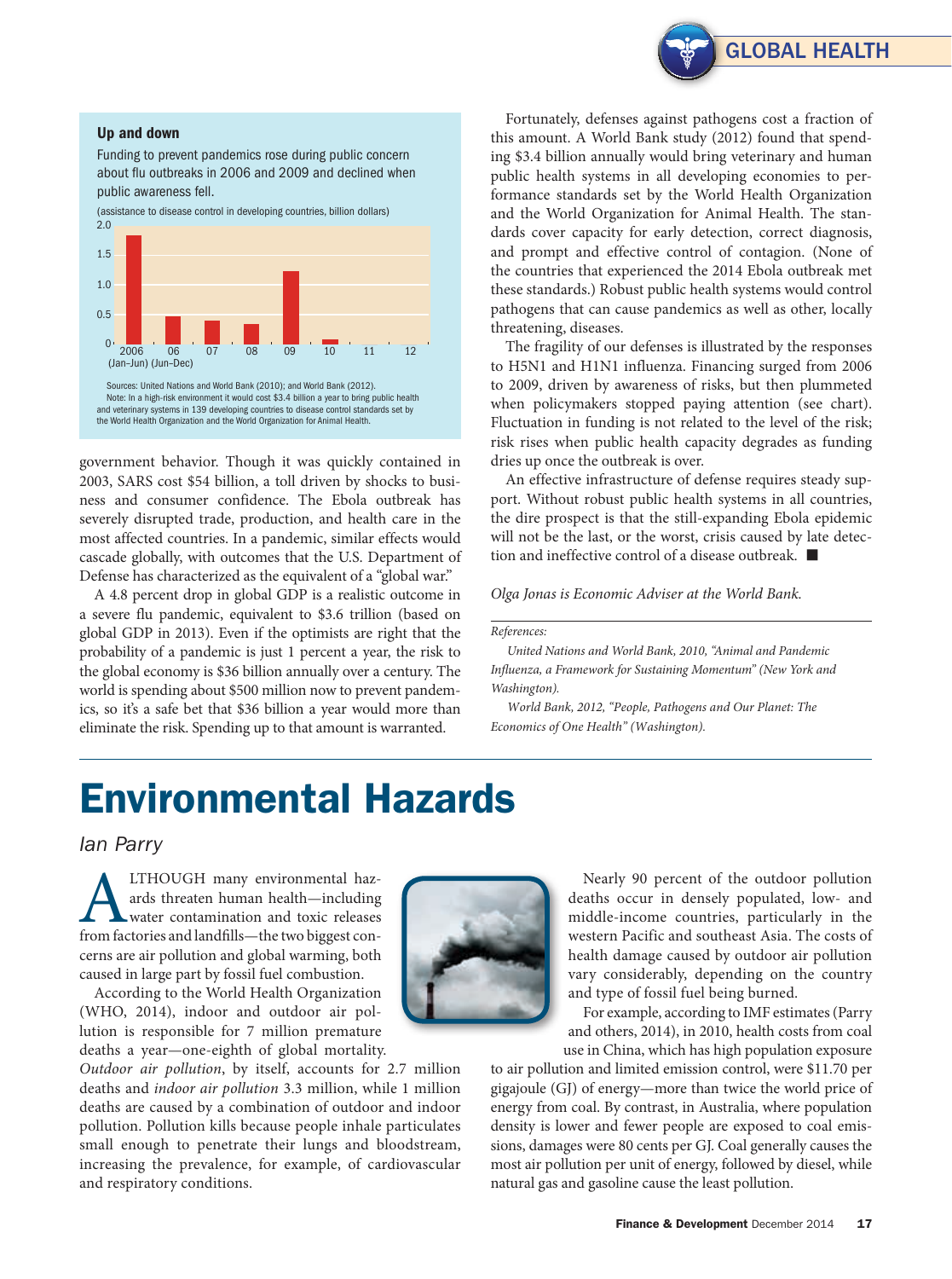Greater use of control technologies (such as those that filter sulfur dioxide in coal-fired plants) is likely to reduce future emission rates from energy production, lowering health risks. Offsetting this benefit, however, is increasing demand for energy in the developing world and urban population growth, which increase exposure to pollution.

Nearly all indoor air pollution deaths (from cooking and heating fuels) are in lower- and middle-income countries. These deaths might be reduced by promoting cleaner fuels (charcoal rather than coal, say), improved technology (such as better-ventilated stoves), and providing more households with electricity.

### Properly reflecting environmental costs in energy prices is especially critical.

Fossil fuel combustion is also the main cause of rising atmospheric concentrations of heat-trapping gases, such as carbon dioxide. While the most important reason for mitigating greenhouse gas emissions is the extreme planetary risks—such as runaway warming, dramatic sea level rises from melting ice sheets, and reversal of the Gulf Stream (Nordhaus, 2013), *climate change* could affect human health at the local level in many ways.

According to the World Bank (2014), for example, weatherrelated events such as floods, droughts, and extreme temperatures have been rising, especially in Asia and the Caribbean, and are key sources of death (for example, through famines) as well as economic losses.

Health risks also include heat stress, spread of infectious diseases, declining food and water security, and aggravated air pollution. Of particular concern are health threats from a higher prevalence of diarrhea (affecting those with poor sanitation), malaria (from mosquito migration in tropical regions), and malnutrition (from reduced living standards). Future risks might be mitigated, however, through improvements in income, sanitation, and health care; technology developments (such as malaria eradication); and adaptations (such as increased use of bed nets).

#### Taking action

Policies to reduce fossil fuel use can have large domestic health benefits and need not await global coordination. Improving environmental-health outcomes should be part of a broader strategy involving carbon pricing, clean technology investments and transfers to developing economies, and reduced subsidies for nongreen energy sources. Properly reflecting environmental costs in energy prices is especially critical and would, at a global level, reduce outdoor air pollution deaths from fossil fuels by an estimated 63 percent and energy-related carbon emissions by 23 percent. At the same time, actions to make energy prices reflect environmental costs would raise new revenue equal to 2.6 percent of GDP (Parry and others, 2014). ■

*Ian Parry is Principal Environmental Fiscal Policy Expert in the IMF's Fiscal Affairs Department.*

#### *References:*

*Nordhaus, William, 2013,* The Climate Casino: Risk, Uncertainty, and Economics for a Warming World *(New Haven, Connecticut: Yale University Press).*

*Parry, Ian, Dirk Heine, Eliza Lis, and Shanjun Li, 2014,* Getting Energy Prices Right: From Principle to Practice *(Washington: International Monetary Fund).*

*World Bank, 2014,* World Development Report 2014: Risk and Opportunity *(Washington).*

*World Health Organization (WHO), 2014,* Public Health, Environmental and Social Determinants of Health *(Geneva).*

# Noncommunicable Diseases and Mental Disorders



*Dan Chisholm and Nick Banatvala*

ENTAL disorders and other noncommunicable diseases—mainly cardiovascular disease, diabetes, cancer, and chronic respiratory illness—claim many lives prematurely, cause massive ill health, and compromise human and economic development. In 2011, about 15 million people died prematurely (before age 70) from such diseases, 85 percent of them in low- and middle-income countries. Moreover, 80 percent of the years people live with disability are the result of noncommunicable diseases, especially mental and behavioral disorders. Yet the associated health problems can be prevented or mitigated.

The mounting burden imposed by noncommunicable diseases and mental health problems has many causes, including aging populations, rapid and unplanned urbanization, and lifestyle choices such as consumption of unhealthful food (partly because of irresponsible marketing and low risk awareness). Many people suffer from such diseases because of tobacco use and consumption of foods high in salt, fat, and sugar. And in urban areas changes in diet and physical activity, exposure to air pollution, and the widespread availability and consumption of alcohol are contributing factors. Overwhelmed by such forces, few governments, let alone individuals, are keeping